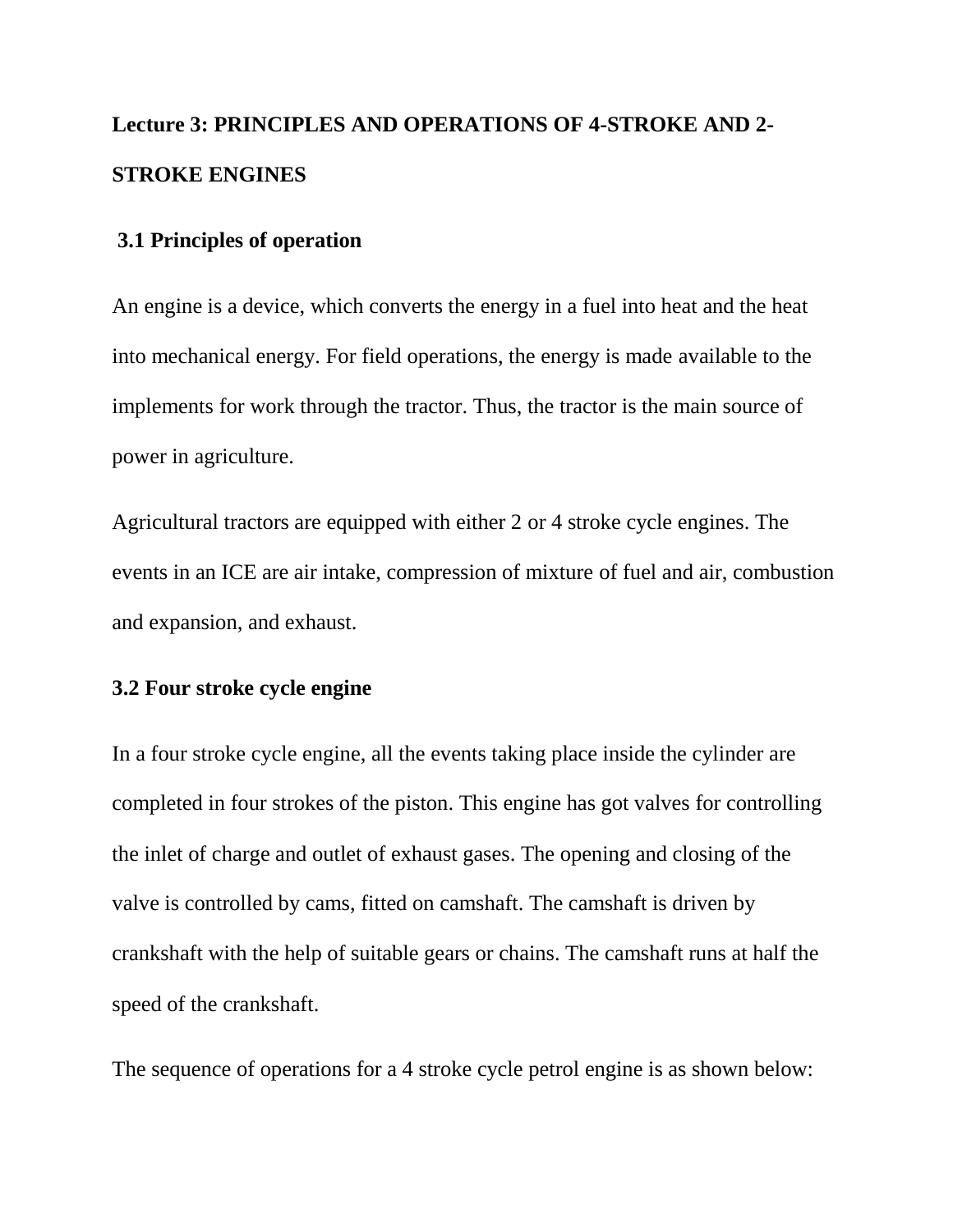

Fig. 3.1 Sequence of events in a 4 stroke cycle petrol engine

- 1. Intake stroke the piston moves down, intake valve opens while exhaust valve remain closed. Fuel – air mixture from the carburetor is forced into the cylinder because of the vacuum created by the piston.
- 2. Compression stroke the piston moves up, intake valve closes and fuel air mixture is compressed. At the top of its motion, mixture is high temperature and pressure.
- 3. Power stroke the compressed mixture is ignited by the spark plug, creating a high pressure which pushes the piston down, releasing power. Both valves are closed.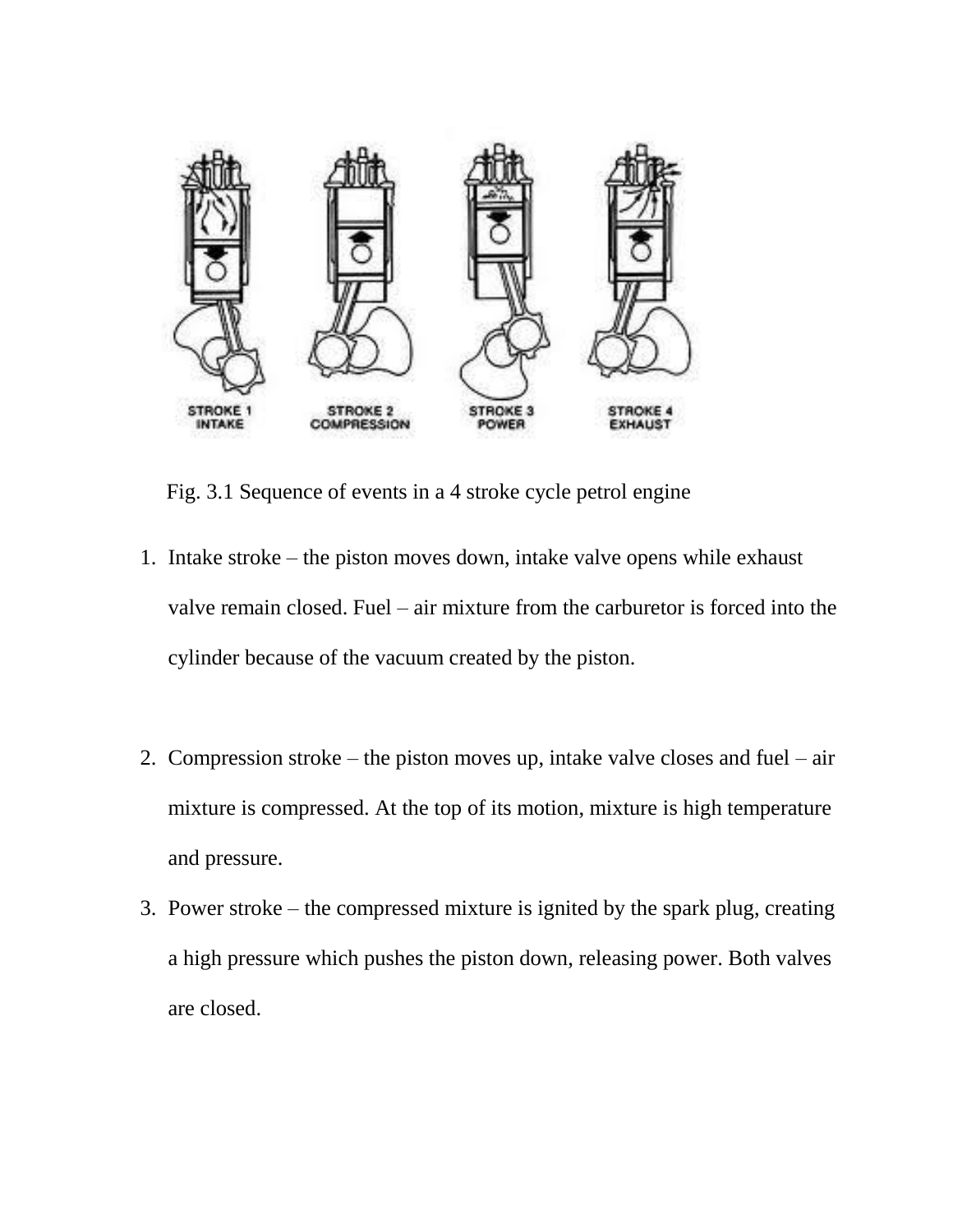4. Exhaust stroke – the piston moves up, intake valve closed, exhaust valve opens and burned gases are pushed away. When this is finished the cycle repeats.

#### **3.3 Operation of 2- stroke engine**

A 2-stroke engine is an internal combustion engine that employs both the crankcase and the cylinder to achieve all cycles. It complete the process cycle (suction, compression, power and exhaust) in one revolution of the crankshaft compared to twice that number for a 4 –stroke engine. This is accomplished by using the beginning of the compression stroke and the end of the combustion stroke to perform simultaneously the intake and exhaust functions. There is no valve in this type of engine. Gas movement takes place through holes called ports in the cylinder.



The piston starts at a lower position such that the intake port and exhaust port are opened, fuel mixture is forced in and at the same time exhaust gases are driven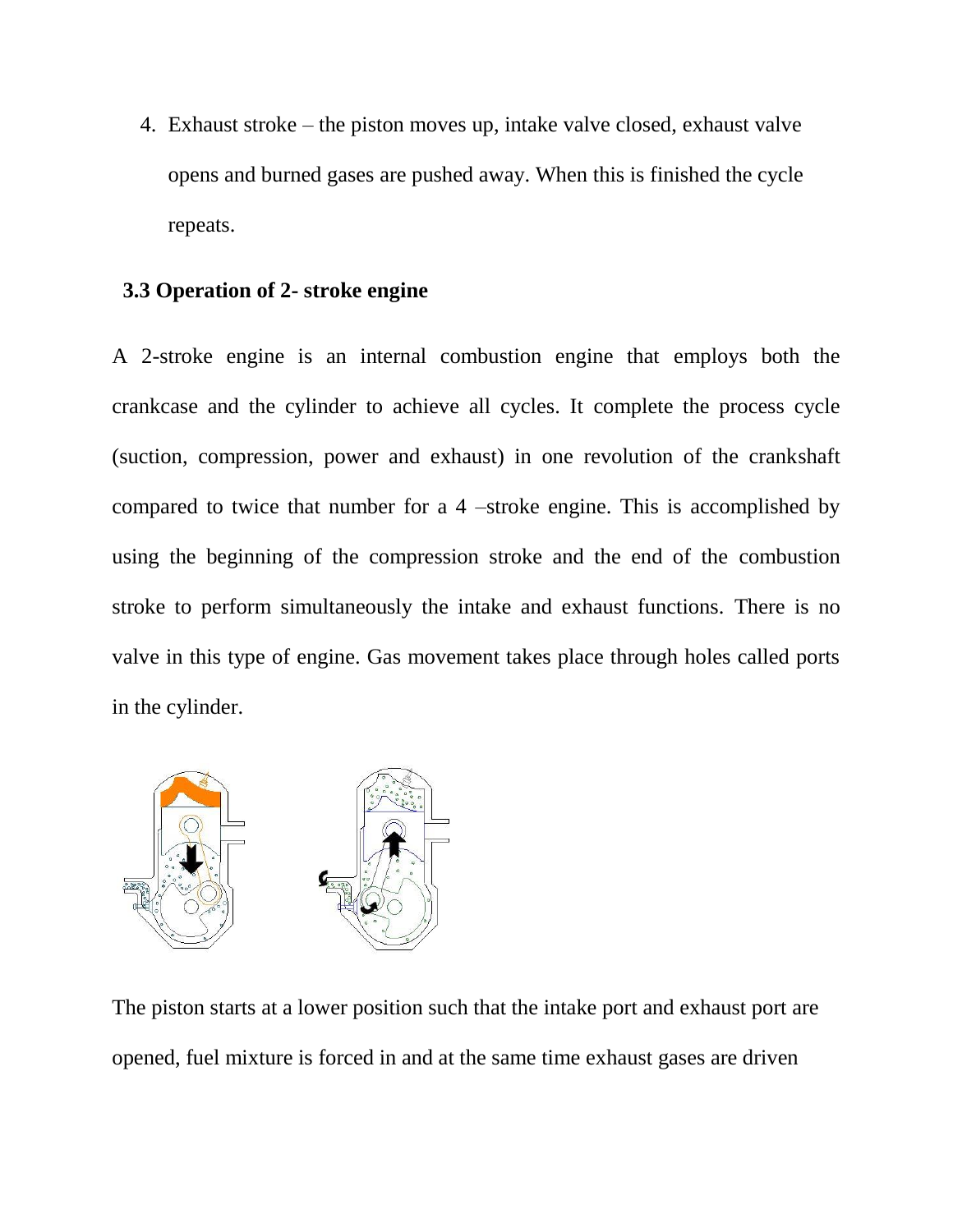away. The piston moves up and blocks the intake and exhaust ports, thus the fuel – air mixture is compressed. Ignition occurs and power is produced as the piston moves down. On its downward motion the air intake port is opened and the cycle repeats.

The functions of the valves of  $a$  4 – stroke engine are performed by ports that are opened and closed by the motion the pistons, greatly reducing the number of moving parts. Gasoline (spark ignition) types are particularly useful in lightweight applications. Since the  $2$  – stroke engine fires on every revolution of the crankshaft, a 2 –stroke engine is usually more powerful than a  $4$  – stroke of equivalent size. This, coupled with their lighter, simpler construction, makes the 2 –stroke engine popular in chainsaws, line trimmers, outboard motors, snowmobiles, jet- skis, light motorcycles, and model airplanes.

Unfortunately, most 2 stroke engines are inefficient and terrible polluters due to the amount of unspent fuel that escapes through the exhaust port.